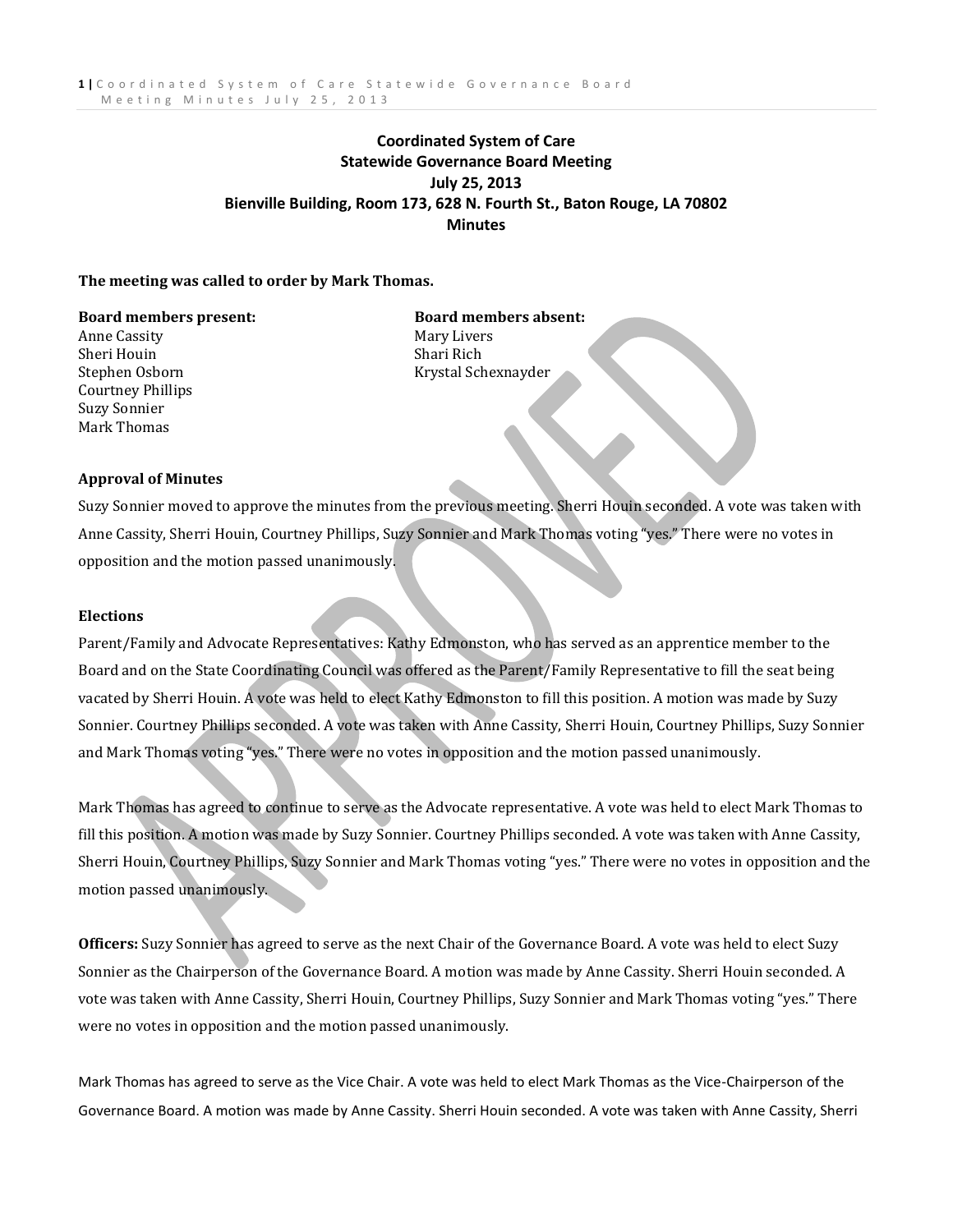Houin, Courtney Phillips, Suzy Sonnier and Mark Thomas voting "yes." There were no votes in opposition and the motion passed unanimously.

## **Committee Reports**

**Finance and Audit Committee**: The Finance and Audit has not met since the last Governance Board meeting.

**Quality Assurance Committee** (QAC): Report was given by Committee Chairperson, Michael Comeaux. The QA Committee met on July 8, 2013 to review the first set of data reports submitted to OBH by Magellan in response to the four priority areas identified by the QA Committee. Donna Nola-Ganey (Magellan's DOE Liaison) also presented an update on school-related data collection efforts including planned data collection processes. A follow up meeting has been scheduled to review the remaining reports. Mr. Comeaux reported that work continues with the University of Washington Wraparound Evaluation and Research Team (WERT). The WERT is now developing their Institutional Review Board proposal which will help inform timelines for the study. The QA Committee is working on developing a list of contacts from each agency that will be identified to work with the WERT on sharing agency level administrative data. The WERT team will soon be contacting these people for one-on-one conversations about next steps.

### **Public Comment:** None

Sherri Houin moved to accept the committee reports. Anne Cassity seconded. A vote was taken with Anne Cassity, Sherri Houin, Stephen Osborn, Courtney Phillips, Suzy Sonnier, and Mark Thomas voting "yes." There were no votes in opposition and the motion passed unanimously.

#### **New Business**

**Magellan Presentation:** Donna Herren, Magellan Director of CSoC and Shannon Ost, Magellan Network Administrator presented on the referrals, enrollment, demographics of enrolled members, network development and expansion and outcomes. See Magellan PPT available at

[http://www.csoc.la.gov/assets/csoc/Documents/GovernanceBoard/2013July/MGLNJuly2013CSoCSBGPresentationForOBH.p](http://www.csoc.la.gov/assets/csoc/Documents/GovernanceBoard/2013July/MGLNJuly2013CSoCSBGPresentationForOBH.pdf) [df](http://www.csoc.la.gov/assets/csoc/Documents/GovernanceBoard/2013July/MGLNJuly2013CSoCSBGPresentationForOBH.pdf)

The Board requested that Magellan's future presentations show how the numbers reflect changes over time, include the number of admissions and discharges for the quarter, and includes a GIS map by region to show gaps.

**Public Commen**t: Stephanie Patrick (Advocacy Center) expressed concern about the quality assurance processes for providers, access to crisis stabilization and respite programs, and the continued recruitment and reliance on the use of residential providers. She also expressed interest in how former ECSS enrollees are being served.

### **Unfinished Business**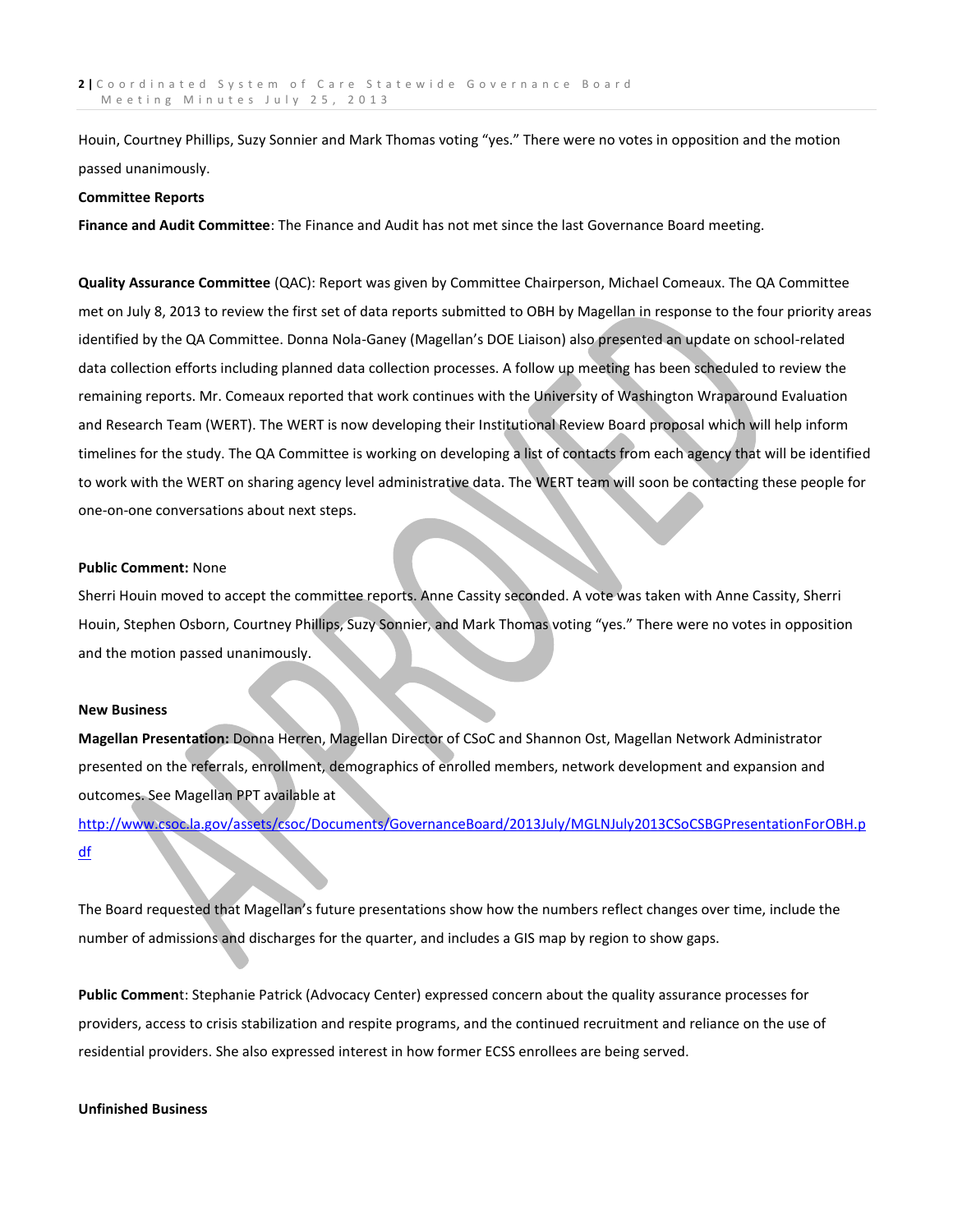**Statewide Expansion Update:** Connie Goodson, CSoC Director, reported that the OBH and Magellan CSoC teams conducted conference calls and forums in non-implementing regions to begin the discussion about future implementation. The goal of the forums was to re-engage community members who were involved in the past and to outreach to new community members. Regions were encouraged to convene or reconvene their community teams, and to begin preparation for implementation. OBH and Magellan will support a readiness review process in each region and provide individualized training and technical assistance. An email database for each region and a CSoC Statewide Implementation web portal that includes sample documents and resources has been established to support these efforts.

### **FSO Update and Presentation:**

The OBH and Magellan transition team continues to meet with Ekhaya leadership on a weekly basis, for proactive planning and to work through challenges. Based on its first quarter of operations as the Statewide FSO, Ekhaya is now focused on three important priorities: staff training and retention, maximizing service delivery, and fiscal sustainability. Ekhaya is engaging leaders at Magellan and OBH, as well as SCC members, to create and implement strategies for ensuring that every CSoC youth and family is offered FSO services, and that staff are in place and prepared to deliver the service.

Mark Thomas reflected that the Board can be used to help problem solve on key CSoC related issues. There was also discussion about the need for any challenges with the FSO model to be addressed prior to engaging in further expansion.

**Public Comment:** David Sikes (Choices) commented that the WAAs believe in the need for a strong FSO and would love to be a part of the process that will make the FSO more effective.

#### **Action Items**

Approval of Meeting Dates for FY 14: Jody Levison-Johnson shared the FY 14 schedule for Governance Board meetings. The dates and time will be October 24, 2013 1:00-4:00 PM, January 23, 2014 1:00-4:00 PM, and April 24, 2014 1:00-4:00 PM; to be held in Bienville's Building Conference Room 173.

Anne Cassity moved to approve the schedule. Suzy Sonnier seconded. A vote was taken with Anne Cassity, Sherri Houin, Stephen Osborn, Courtney Phillips, Suzy Sonnier, and Mark Thomas voting "yes." There were no votes in opposition and the motion passed unanimously.

**Public Comment**: Kathy Edmonston (Statewide Coordinating Council), stated that the SCC is becoming more involved with the FSO. She encouraged WAAs to attend and contribute to SCC meetings. Karen Davis (NHS) offered congratulations to Wraparound Services of Northeast Louisiana (WAA Region 9) for being the first WAA to reach 240 enrollments. A suggestion was made to ensure successes are reported at the Governance Board meetings.

#### **Adjournment**